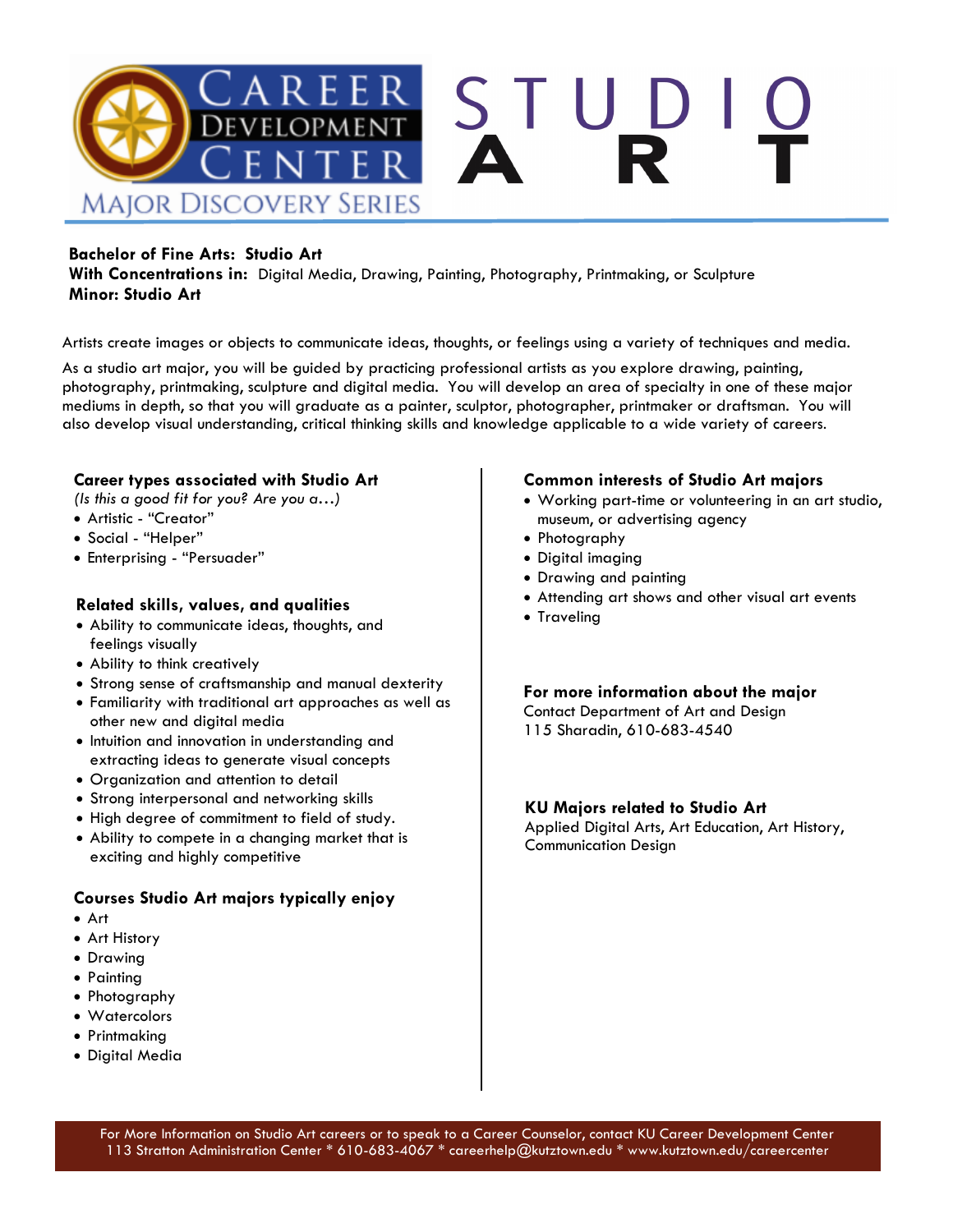# **FOUR STEPS TO SUCCESS**

## DISCOVER EXPERIENCE MOPLEMENT

2<sup>ND</sup> YEAR

### 1<sup>ST</sup> YEAR

EXPLORE >

- Enroll in the Career Exploration Certificate.
- Attend info sessions to learn about career development and personal branding.
- Take a career assessment to identify and confirm interests.
- Get involved in campus clubs and organizations.
- Develop basic workplace skills through jobs or volunteer work.
- Talk with professors, family, and friends about career ideas.
- Conduct informational interviews with professionals working in fields of interest.
- Develop a relationship with your professors and faculty advisor.
- Meet with CDC career coach.
- Attend info sessions to learn about resume writing, and externships.
- Confirm your choice of major and consider options for double major or minor.
- Research careers of interest.
- Complete a job shadowing (externship) experience.
- Seek meaningful employment or volunteer work in a field related to your major.
- Explore options for undergraduate research and study abroad.
- Write a resume and have it reviewed by the CDC.
- Manage your online presence.

### 3RD YEAR

- Enroll in the Career Success Certificate.
- Complete an internship and/or undergraduate research.
- Attend info sessions about internships, interviewing, job search strategies, and grad school.
- Build a LinkedIn profile and continue to monitor your online presence.
- Complete a mock interview.
- Build skills through research projects, part-time employment, and volunteer work.
- Participate in employer panels, site visits & networking programs.
- Attend internship & job fairs.
- Take on a leadership role in a student organization or work.
- Consider graduate school options and prepare for

### 4<sup>TH</sup> YEAR

- Attend your Senior Kick-off and other info sessions to prepare for job search/grad school.
- Update your resume and LinkedIn profile.
- Create cover letter drafts.
- Gain experience through internships and/or undergraduate research.
- Secure references for job/grad school applications.
- Create your "30 second" commercial/elevator pitch.
- Meet with CDC to develop job search strategies.
- Research employers.
- Network with professionals through events and social media.
- Join a professional organization in your discipline.
- Attend the senior etiquette luncheon or dinner.
- Participate in job fairs and on-campus interviewing.

### **Sample Career Titles**

Studio Art majors can be found working in a wide variety of career fields. Here are just some career titles that may be of interest. Please note that some jobs may require further education and training.

#### ARTS:

- Studio Artist
- Art Administrator
- Art Critic
- Art Historian
- Art Teacher
- Art Therapist
- Fabricator
- Illustrator
- Interior Designer
- Mural Artist
- Reviewer

### PHOTOGRAPHY:

- Photo Editor
- Commercial Photographer
- Wedding & Portrait Photographer
- Photojournalist

#### DIGITAL:

- Videographer
- Video Editor
- Web Designer

#### GALLERY AND MUSEUM WORK:

- Art Curator
- **Art Dealer**
- Conservator & Restorer
- Framer
- Gallery Owner
- Preparer/Installer

To learn more about these careers, visit http://online.onetcenter.org or www.bls.gov/oco.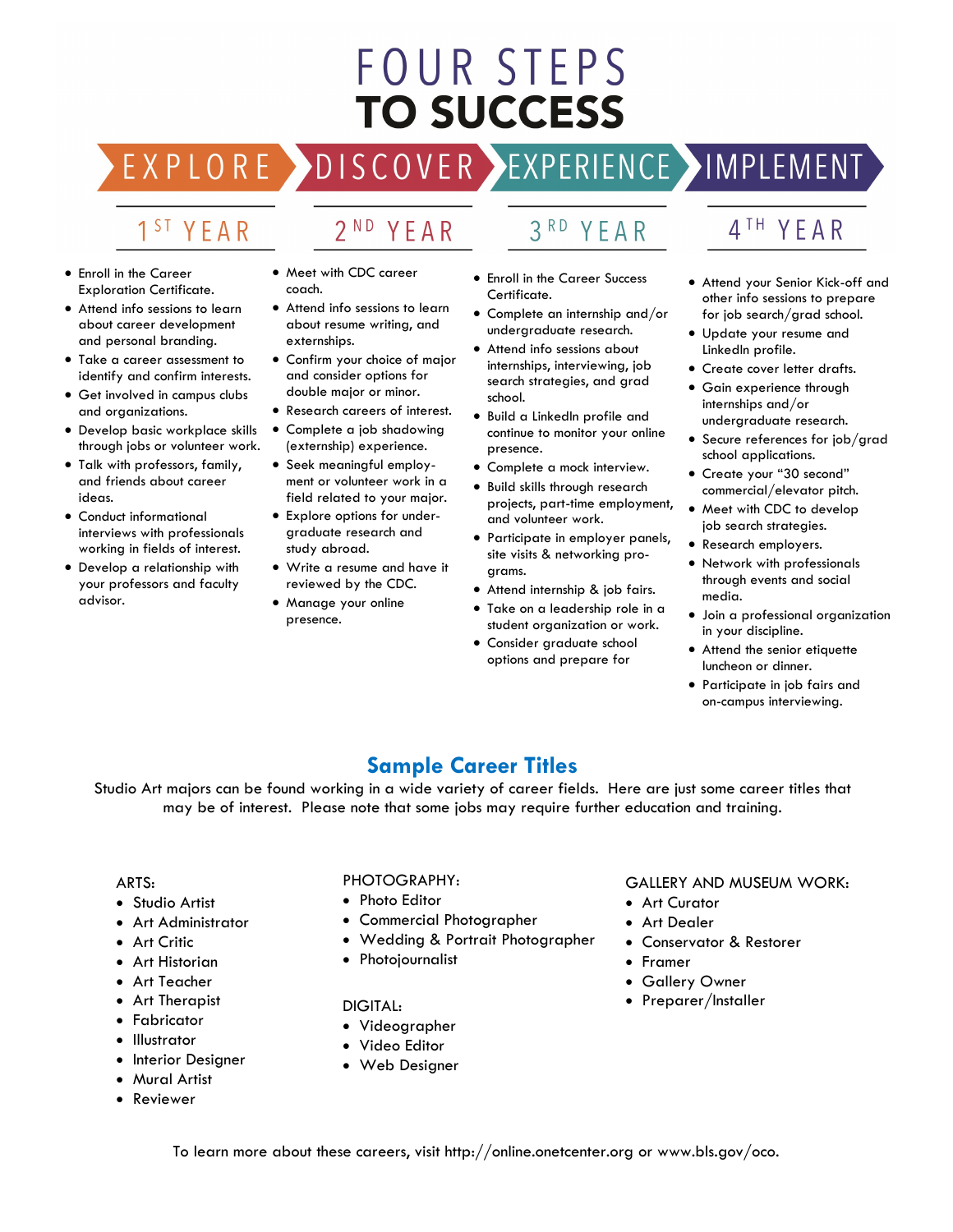### **Common Internship Sites and Employers**

Studio Art majors often find internships and employment in the following fields/industries.

- Photo Studios
- Art Studios
- Galleries
- Mural Projects
- Publishing Firms

ii handshake

- Printmaking Workshops
- Community Arts Organizations
- Fabricators
- Magazines/Newspapers
- Museums

 Handshake is the primary online resource for preparing and connecting students and alumni with employers. **www.kutztown.edu/handshake**

### **Useful Websites for Studio Art Majors**

Whether you are researching related career fields, applying for internships or jobs, or planning to join a professional association, these websites are for you!

| <b>Industry/Employment Information</b>          | <b>Job/Internship Search Boards</b>                            | <b>Related Area Employers</b>                                                                                                                                                                                                                                                                                                                                                                                             |
|-------------------------------------------------|----------------------------------------------------------------|---------------------------------------------------------------------------------------------------------------------------------------------------------------------------------------------------------------------------------------------------------------------------------------------------------------------------------------------------------------------------------------------------------------------------|
| National Endowment for the Arts<br>www.arts.gov | Museum Jobs<br>www.museumjobs.com                              | Allentown Art Museum<br><b>Alternative Gallery</b>                                                                                                                                                                                                                                                                                                                                                                        |
| NY Foundation for the Arts<br>www.nyfa.org      | Museum Job Resource Online<br>museum-employment.com            | <b>ArtsQuest</b><br><b>Brandywine River Museum of Art</b><br><b>Chester County History Center</b><br>Clay On Main<br>Everhart Museum of Natural History<br>Historic Bethlehem Museums & Sites<br>Lancaster Medical Heritage Museum<br>Lehigh Valley Arts Council<br>Pennsylvania Historical and Museum<br>Commission<br>Philadelphia Museum of Art<br>Quiet Valley Living Historical Farm<br><b>Reading Public Museum</b> |
| ResArtis<br>www.resartis.org                    | <b>Greater Phila Cultural Alliance</b><br>www.philaculture.org |                                                                                                                                                                                                                                                                                                                                                                                                                           |
| <b>Art Deadline</b><br>http://artdeadline.com   | LinkedIn Jobs<br>www.linkedin.com/jobs                         |                                                                                                                                                                                                                                                                                                                                                                                                                           |
|                                                 | <b>Professional Associations</b>                               |                                                                                                                                                                                                                                                                                                                                                                                                                           |
|                                                 | College Art Association<br>www.collegeart.org                  |                                                                                                                                                                                                                                                                                                                                                                                                                           |
|                                                 | American Association of Museums<br>www.aam-us.org              |                                                                                                                                                                                                                                                                                                                                                                                                                           |
|                                                 | Southern Graphics Council                                      |                                                                                                                                                                                                                                                                                                                                                                                                                           |

http://sgcinternational.org